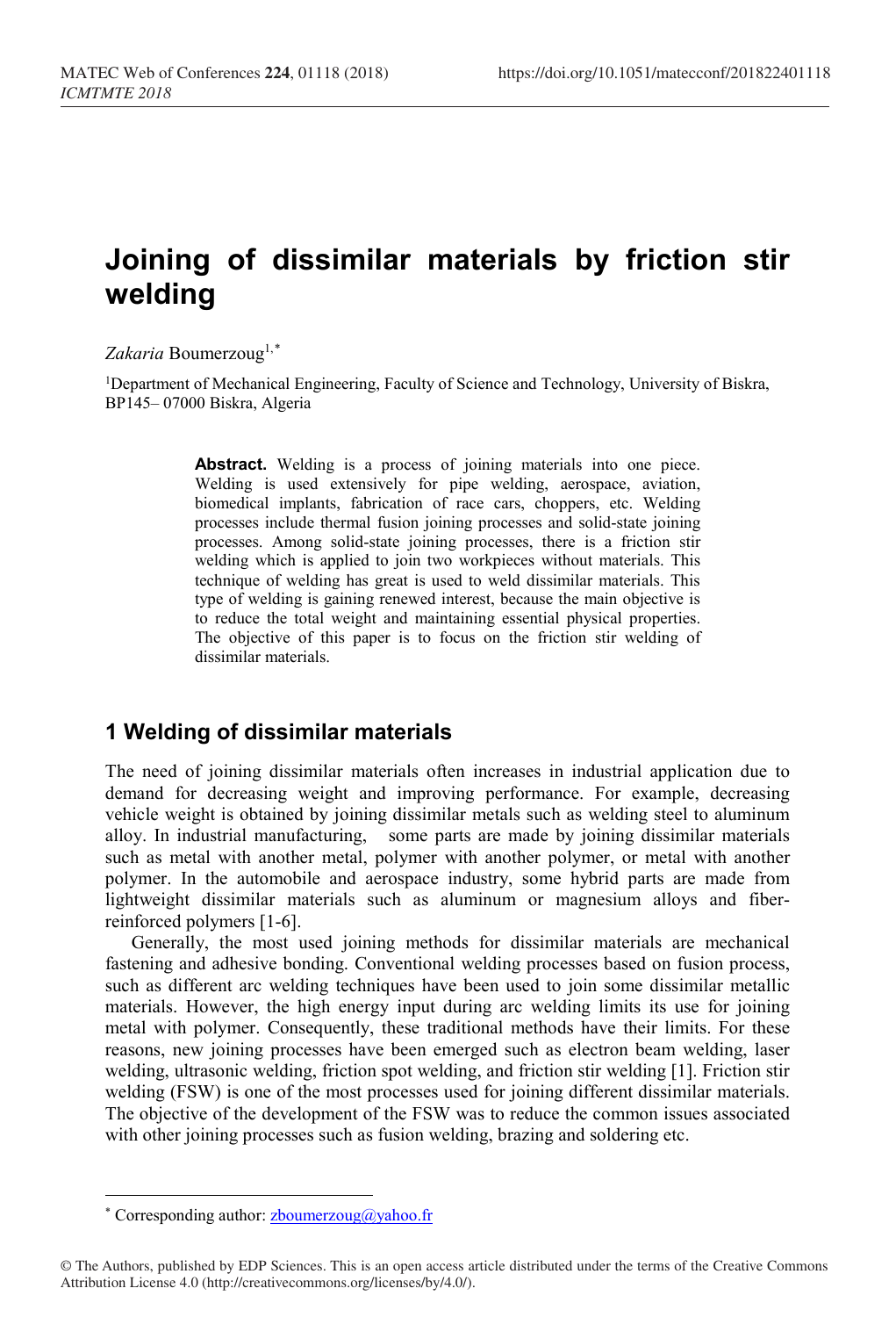In the present review, the FSW technique, its advantages and disadvantages, and the main joined dissimilar materials by FSW are presented.

### **2 Friction stir welding**

.

### **2.1 Principle of FSW, types and its parameters**

Two friction welding processes are available, linear friction welding and rotary friction welding. In this paper, the linear friction welding or the friction stir welding (FSW) is presented. The FSW process was invented in 1991 by The Welding Institute (TWI) in the United Kingdom as a solid state joining process for joining aluminum alloys [7]. It is potentially a practicable joining process for similar and dissimilar materials. FSW is a solid state process during which a non-consumable rotating tool with a specially designed pin and shoulder is inserted into the abutting edges of sheets or plates to be joined and subsequently traversed along the joint line [8]. Heat is generated by the friction between the tool and the work pieces as well as the plastic deformation [9-13]. FSW is an ideal process for producing low cost and high performance joints. The practical approach of FSW is to use a non-consumable rotating tool consisting of two parts including a shoulder and a pin. Rotational speed of the tool, tool traverse speed, and vertical pressure on the plates during welding are the main process parameters of FSW [14].

However, the most convenient joint configurations for FSW are butt and lap joints. The FSW process with a lap joint configuration is the process in which, two lapped plates are clamped ( Fig.1.). A rotating tool is vertically plunged through the upper plate and partially into the lower plate and traversed along the desired direction joining the two plates. Figure 2 presents an example of welded dissimilar metals by FSW (steel with aluminum alloy).



**Fig. 1**. Schematic representation of FSW process with a lap joint configuration.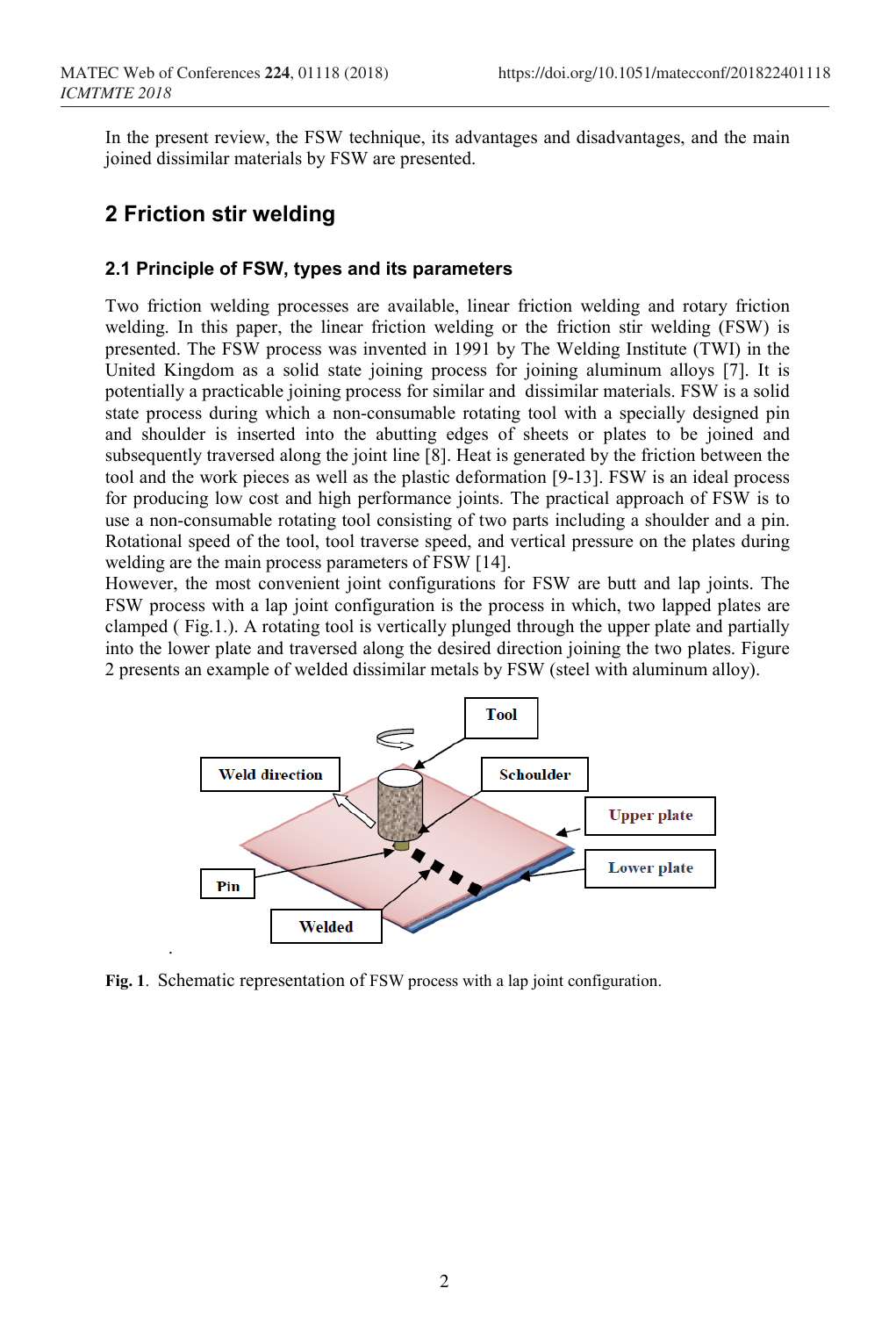

**Fig. 2.** Welded joint by FSW with lap joint configuration.

The FSW process with a lap butt configuration is the process in which a rotating tool is fed into a butt joint between clamped workpieces along the joint line ( Fig. 3).



**Fig. 3.** Schematic representation of FSW process with a lap butt configuration.

The process parameters of FSW are classified into two main groups :

- Tooling related parameters: shoulder and pin material, shoulder diameter, pin length, pin diameter, feature geometry, thread pitch,

- Machine related parameters: welding speed, plunge force or depth, spindle speed, tool tilt angle, etc

In addition, other parameters can be considered such as anvil material, anvil size, workpiece size, workpiece properties, etc. [15].

From metallurgical aspect, the welded joint obtained by FSW exhibits four distinct zones, namely Base Metal ( BM), Heat Affected Zone ( HAZ), Thermo-mechanically Affected Zone ( TMAZ), and Stirred Zone ( SZ), also called Nugget Zone. The Stirred Zone is the region that experienced the highest strain and undergoes recrystallyzation. Its microstructure is due to mechanical action of the tool probe that generates a continuous dynamic recrystallization process. The highest temperature and the severe plastic deformation during the welding in the Stirred Zone result in a new equiaxed fine grain structure [16].

As example, an optical observation of a joint cross-section of an aluminum alloy to steel after welding by FSW with lap joint configuration is shown in Figure 4. The center of the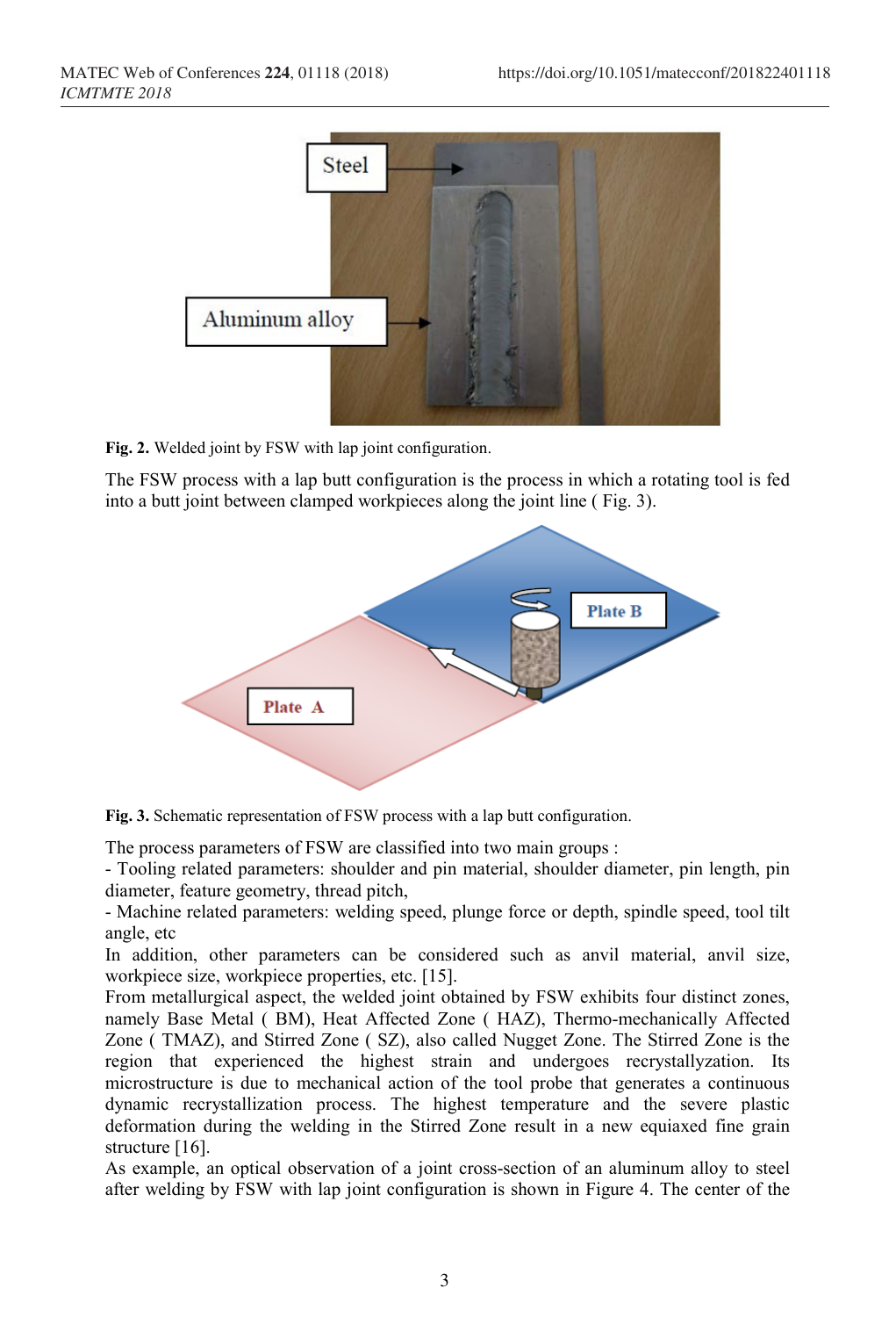joint exhibits the Stirred Zone ( called nugget zone). This stirred zone is the region that experienced the highest strain and undergoes recrystallyzation.



**Fig. 4.** Optical microscopy of welded joint by friction stir welding of aluminum alloy AL6061-T6 to ultra low carbon steel [17].

### **2.2 Advantages and disadvantages of FSW**

As any process, the FSW has its advantages and disadvantages. The advantages of this technique are:

- Different types of joint like butt, lap, and T-joints can be welded successfully by FSW [18-20].

- Lower setup costs and less training [21].
- Easily automated on simple machine tools [21].
- Can operate in all positions (horizontal, vertical, etc), as there is no weld pool [21].
- Low environmental impact (no requirement of shielding gas, ecofriendly) [21].
- A lower welding temperature [22].
- Short welding time [22].
- Low porosity defect [23].
- Heat affected zone (HAZ) reduced[23].
- Reduced distorsion [23].

These advantages contribute to realize a welded joint with high mechanical properties. However its disadvantages are :

- Exit holes are left when tool is withdrawn. [21].

- Difficulties with thickness variations [21].

# **3 FSW applications**

#### **3.1 Joining of dissimilar metallic materials by FSW**

Most of the scientific investigation is focused on friction stir welding of aluminium, copper and magnesium [23]. This technique has been used for the first time to join aluminum alloys [7]. The welded joint is 90 % defect free and without melting process of the workpiece as in case of fusion welding processes [7, 24 ]. After that, Thomas et al. [ 25] investigated the joining of steel by FSW. Liu et al. [ 26] studied the welded joint by FSW of copper with aluminum alloy and they found that no intermetallic compounds are observed in the stir zone. Chen and Nakata [ 27] also attempted FSW joining of aluminum with titanium. Table 1 presents the list of the most welded dissimilar metallic materials.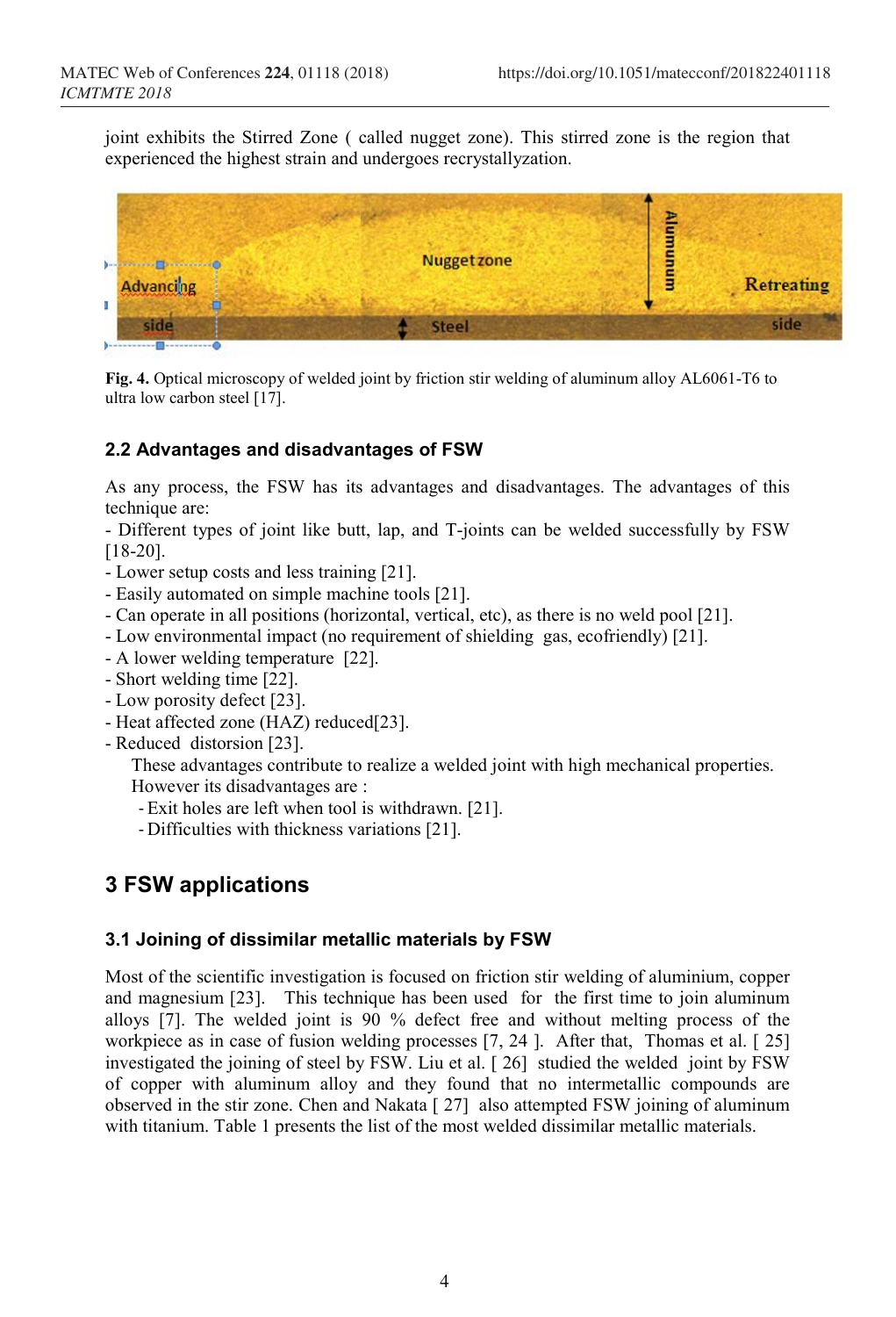| Welded dissimilar metalllic alloys by FSW |
|-------------------------------------------|
| Al alloy to steel                         |
| Al alloy to magnesium alloy               |
| Al alloy to copper or copper alloy        |
| Al alloy to Ti or Ti alloy                |
| Al alloy to Ag                            |
| Mg alloy to Ti alloy                      |
| Steel to copper                           |
| Steel to Ti or Ti alloy                   |
| Coated steel to aluminum alloy            |

**Table 1.** List of the welded dissimilar metallic materials by FSW.

#### **3.2 Joining of dissimilar materials ( Hybrid materials) by FSW**

However, FSW has inspired researchers to join dissimilar materials ( Hybrid materials). In this context, a successful scientific works on welded joints of dissimilar materials by FSW have been published. These works were focused on joining of metal to polymer by FSW. The first published work appeared on 2012. This investigation is performed by Ratanathavorn et al. [28]. Nagatsuka et al. [ 29] joined by FSW of Aluminum alloy ( Al-5052 ) to Carbon-fiber-reinforced plastic with lap joint configuration. Ratanathavorn et al. [30] studied the microstructures of dissimilar joint performed by FSW between aluminum alloy (AA 6111) and thermoplastic. Recently, Moshwan et al. [ 31] presented details about the microstructures of dissimilar joint between polycarbonate and AA 7075 aluminum alloy obtained by FSW. However, due to different material physiology and morphology, some difficulties faced researchers on microstructures characterization of metal/polymer joint. The main welded dissimilar ( Hybrid) materials are presented in Table 2.

**Table 2.** List of the welded dissimilar ( Hybrid) materials.

| Welded dissimilar materials by FSW |
|------------------------------------|
| copper/alumina                     |
| Plastic-Metal                      |

However, according to the content of the previous works on joining of dissimilar materials following points have not received enough attention and need to be studied:

- Most of the investigation is focused on friction stir welding of limited metallic materials and as aluminum, copper and magnesium and also to limited dissimilar materials as metal to polymer. FSW of alloys, plastics, composite materials, etc. is having huge scope for future research.

- The tribological corrosion and surface topographical behaviors of friction stir welded joints are not elaborately discussed in literature [23].

- No proper guideline in terms of mathematical theoretical model of process performance parameters of FSW is available for selecting parameters to obtain desired output [23].

## **4 Conclusion**

On the basis of the review present above,

- FSW technique can be successfully applied to joining dissimilar materials.
- The practical approach of FSW is to use a non-consumable rotating tool.
- Many FSW parameters control the quality of the welded joint.
- The welded joint by FSW has high mechanical properties.
- FSW of alloys, plastics, composite materials, etc. is having huge scope for future research.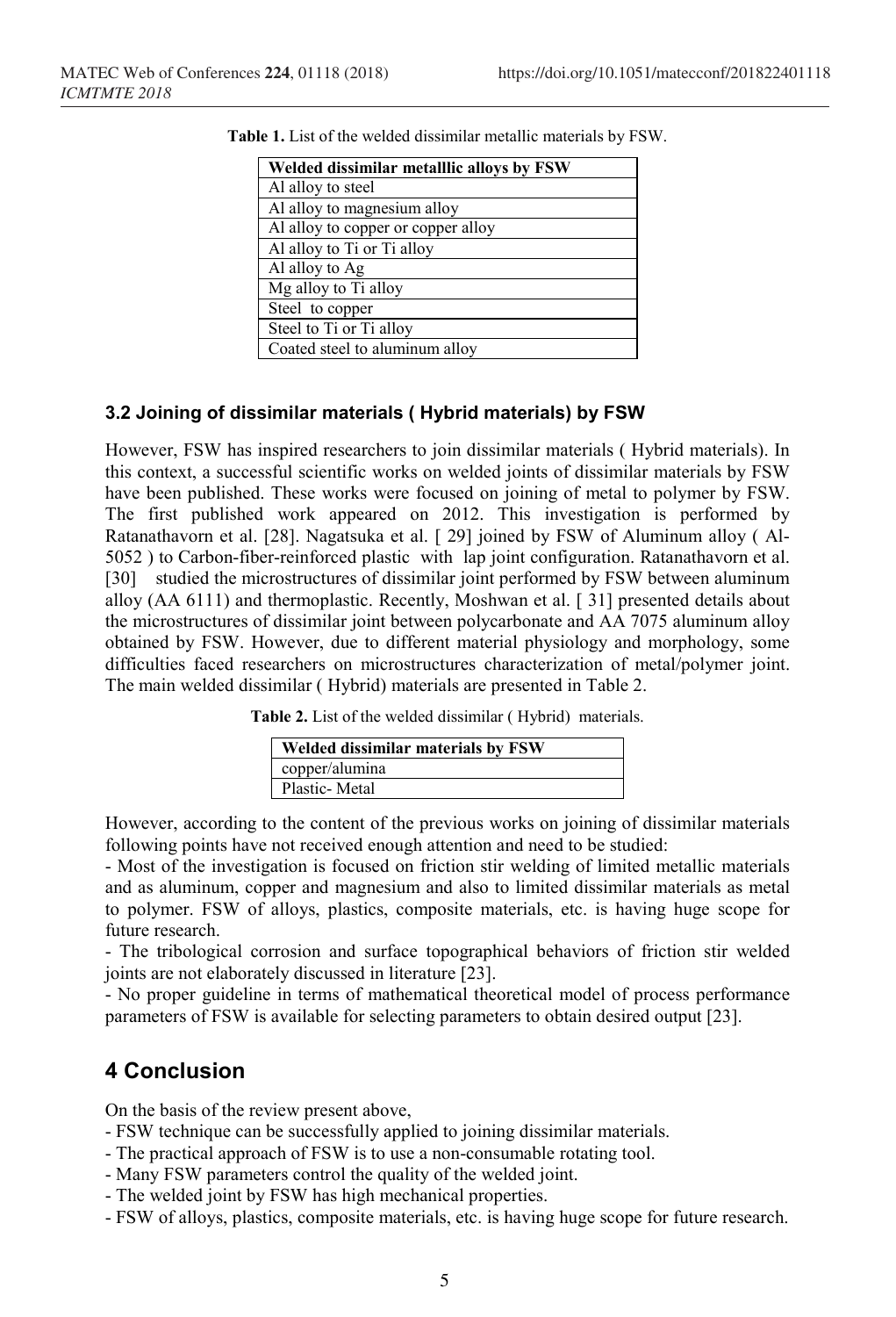- Many points have not received enough attention in the previous works and need to be studied in future investigation.

### **References**

- 1. P. Kahn, R. Suoranta, J. Martikainen, C. Mgnus, Rev. Adv. Mater. Sci. 36 152-164 ( 2014)
- 2. C.E. Bakis, L.C. Bank, V.L. Brown, E. Cosenza, J,F. Davalos, J.J. Lesko, A. Machida, S.H. Rizkalla and T.C. Triantafilou, J. Compos. Constr. 6 73 ( 2002 )
- 3. W.S. Kim, I.I. Yun, J.J. Lee, H.T. Jung, Int. J. Adhes. 30 408 ( 2010)
- 4. F. Balle, G. Wagner and D. Eifle, J. Adv. Eng. Mater. 11 1 ( 2009 )
- 5. Z. Sun, R. Karppi, J. Mater. Process. Technol. 59 257 ( 1996)
- 6. A. Filho, S.T. Dos Santos, Polym. Eng. Sci. 49 1461( 2009 )
- 7. W. Thomas, E. Nicholas, J. Needham, M. Murch, P. Temple-Smith, and C. Dawes, International Patent No. PCT/GB92/02203, GB Patent No. 9125978, 1991, U.S. Patent No. 5,460,317, 1995, (1991)
- 8. R. S. Mishra, P. Sarathi De N. Kumar, Friction Stir Welding and Processing, Springer International Publishing Switzerland (2014)
- 9. Omar S. Salih , Hengan Ou,W. Sun, D.G. McCartney, Materials and Design **86** 61– 71(2015)
- 10. RS. Mishra, ZY. Ma, Mater Sci Eng R: Rep. 50, 1–78, (2005).
- 11. T. DebRoy, HKDH. Bhadeshia, 15, 266–270 ( 2010)
- 12. R. Palanivel, P. Koshy Mathews, N. Murugan, I. Dinaharan, Mater Des , **40**,7– 16,(2012)
- 13. S. Rajakumar, V. Balasubramanian, Mater Des, 40,17–35 , (2012)
- 14. S. Rajakumar, C. Muralidharan, V. Balasubramanian, Journal of Engineering Manufacture, 224, pp. 1175–1191(2010)
- 15. D. Lohwasser, Z. Chen, Friction stir welding: from basics to applications, Woodhead Publishing limited, New Delhi ( 2010)
- 16. A.A. Hassan*,* A.F. Norman*,* D.A. Price*,* P.B. Prangnell*,* Acta Mater, 51, *1923* 1936(2003).
- 17. Z. Boumerzoug, Y. Helal<sup>, 4th</sup> International Conference on Welding Technologies andExhibition(ICWET'16)11-13 May 2016, Gaziantep-Turkey.
- 18. Y.N. Zhang, X. Cao, S. Larose, P. Wanjara, Can, Metall. Q. 51 (3) 250-261( 2012 )
- 19. R.S. Mishra, Z.Y. Ma, Mater. Sci. Eng. R. Rep. 50 (1-2) 1-78 ( 2005)
- 20. P. Threadgill, A. Leonard, H. Shercliff, P. Withers, Int. Mater. Rev. 54 ( 2 ) 49-93( 2009 )
- 21. H.M. Anil Kumar, Dr. V. Venkata Ramana, Research Inventy: International Journal of Engineering and Science , 4, **6**, 01-04 (2014 )
- 22. T. Tanaka, T. Morishige, T. Hirata, Scripta Materialia 61 756-759 ( 2009)
- 23. S.M. Verma, J.P. Misra, A critical reviewof friction stir welding process, Chapter 22, DAAAM International Scientific Book, 249-266 (2015)
- 24. C. Dawes, W. Thomas, TWI Bulletin, **6**, 124 ( 1995 )
- 25. W.M. Thomas, P.L. Threadgill, E.D. Nicholas, J. of Material Processing Technology, 178, 342-349 ( 1991)